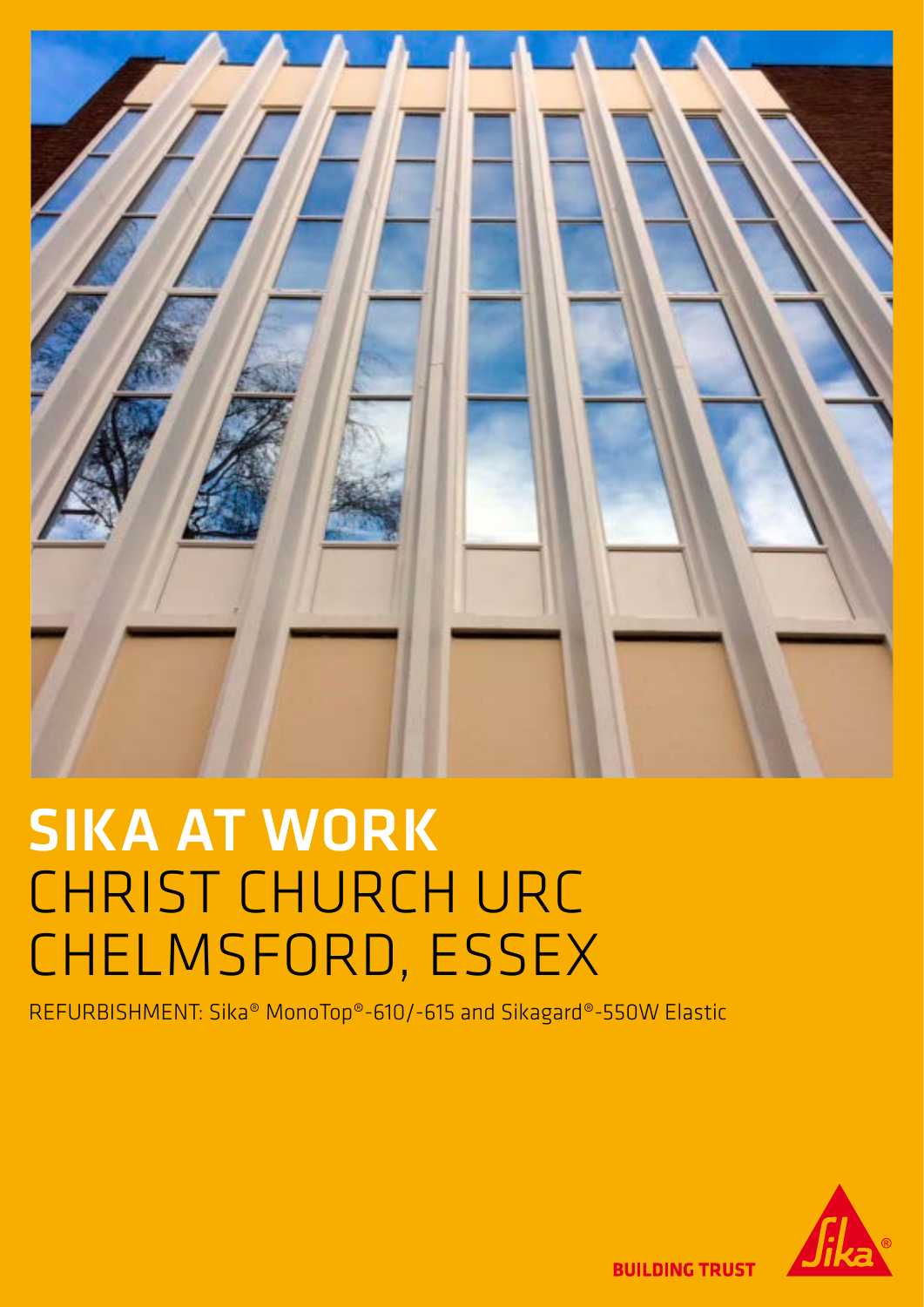## SIKA'S QUALITY CONCRETE REPAIR SYSTEM RIDS UNHOLY DAMAGE TO CHURCH FAÇADE.

[Sika](http://gbr.sika.com/en/group.html) supplied the long-term concrete repair and protection solution for a church façade which had displayed signs of deterioration due to long-term exposure to air pollutants.

Christ Church URC in Chelmsford, Essex provides a hub for the whole community, hosting mother and toddler groups, social meetings and youthbased events as well as traditional religious services. The church's brick-clad structure includes exposed concrete columns which were showing signs of deterioration due to carbonation together with other factors causing the steel reinforcement to corrode and the surface to crack and spall, leaving the reinforcement bar exposed in areas.